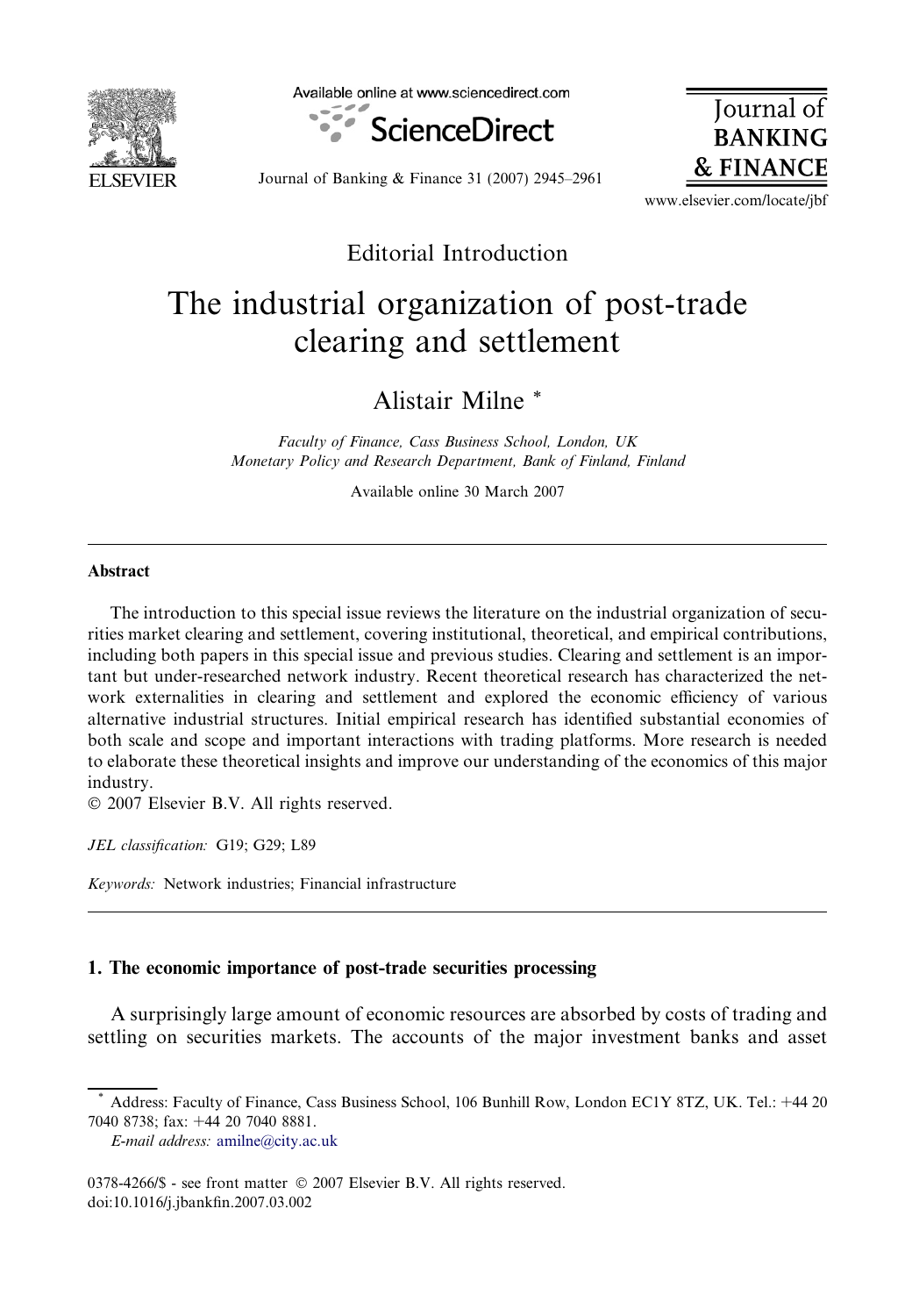managers and of the various providers of clearing and settlement services suggest that the industry spends more than  $\epsilon$ 10bn dollars per year on processing financial trades and ensuring that the resulting obligations are carried out as agreed.<sup>1</sup> Brokerage margins and illiquidity in fragmented markets add a great deal more to the total costs of conducting securities trades.

Despite the economic importance of this industry it remains under-researched. A number of studies have in recent years addressed risk management and systemic risks of posttrade processing and the associated large-value payment systems.<sup>2</sup> There is also of course the large body of work on market micro-structure, examining the relationship between trading arrangements, information revelation, and the determination of prices and trading volumes in financial markets. But there has until very recently been almost no academic literature on the industrial organization of trading and post-trade activities.

The growing interest in the industrial organization of trading and post-trade activities has been driven in large part by the rapid rise of these activities in the agenda for both policy makers and industry leaders. Financial authorities are trying to promote the internationalization of financial markets. This has become a central issue in the European Union. The creation of a single pan-European financial market was one of the major economic goals of the creation of the single European currency, but to date this objective is frustrated, amongst other reasons, by the absence of any pan-European infrastructures for trading and post-trade processing.

The industry itself is also making considerable efforts to reduce cost and operational risk in trading and post-trade processing. Industry specialists recognize that enormous progress can be made on both goals, by adopting standardized automated processing with minimum manual intervention, so-called straight-through processing (STP) from trade to settlement.<sup>3</sup> But problems of co-ordination and of overcoming vested interests have limited progress towards STP. As the debates documented in the annual industry SIBOS conferences indicate, many barriers remain and the adoption of STP remains partial.<sup>4</sup>

The subject of industrial organization of trade and post-trade securities processing is therefore both timely and of great policy and business relevance. The challenge taken up by the various research papers included in this special issue has been to apply tools of industrial organization, both theoretical and empirical, to improve our understanding of this industry. These efforts help to both clarify business issues and to guide policy

<sup>&</sup>lt;sup>1</sup> Precise quantification is difficult both because of lack of public domain data and the great variety of different securities transactions. Several studies of the direct costs of clearing and settlement in Europe are reviewed in Annex I of [European Commission \(2006b\).](#page--1-0) [London Stock Exchange \(2002\)](#page--1-0) report annual direct costs (operating income of the various suppliers of clearing and settlement) in 2000 of €1.9bn for the European Union and of €0.7bn for the US. Industry sources (see for example the various consultation responses to the [European](#page--1-0) [Commission \(2006b\),](#page--1-0) on the commissions website) suggest that these direct costs account for less than one quarter of the total processing costs of trade and post-trade activities. Taking account of securities trading in the rest of the world therefore suggests that the total processing costs of the industry are well in excess of €10bn per annum.<br><sup>2</sup> A recent contribution, presented at the 2005 Cass conference, is [Devriese and Mitchell \(2006\).](#page--1-0)<br><sup>3</sup> See

standards organization SWIFT, attracts more than 5000 delegates annually. The SIBOS webpages, on [www.swift.com,](http://www.swift.com) contain a huge amount of material about both payments and the processing of securities and derivatives markets.